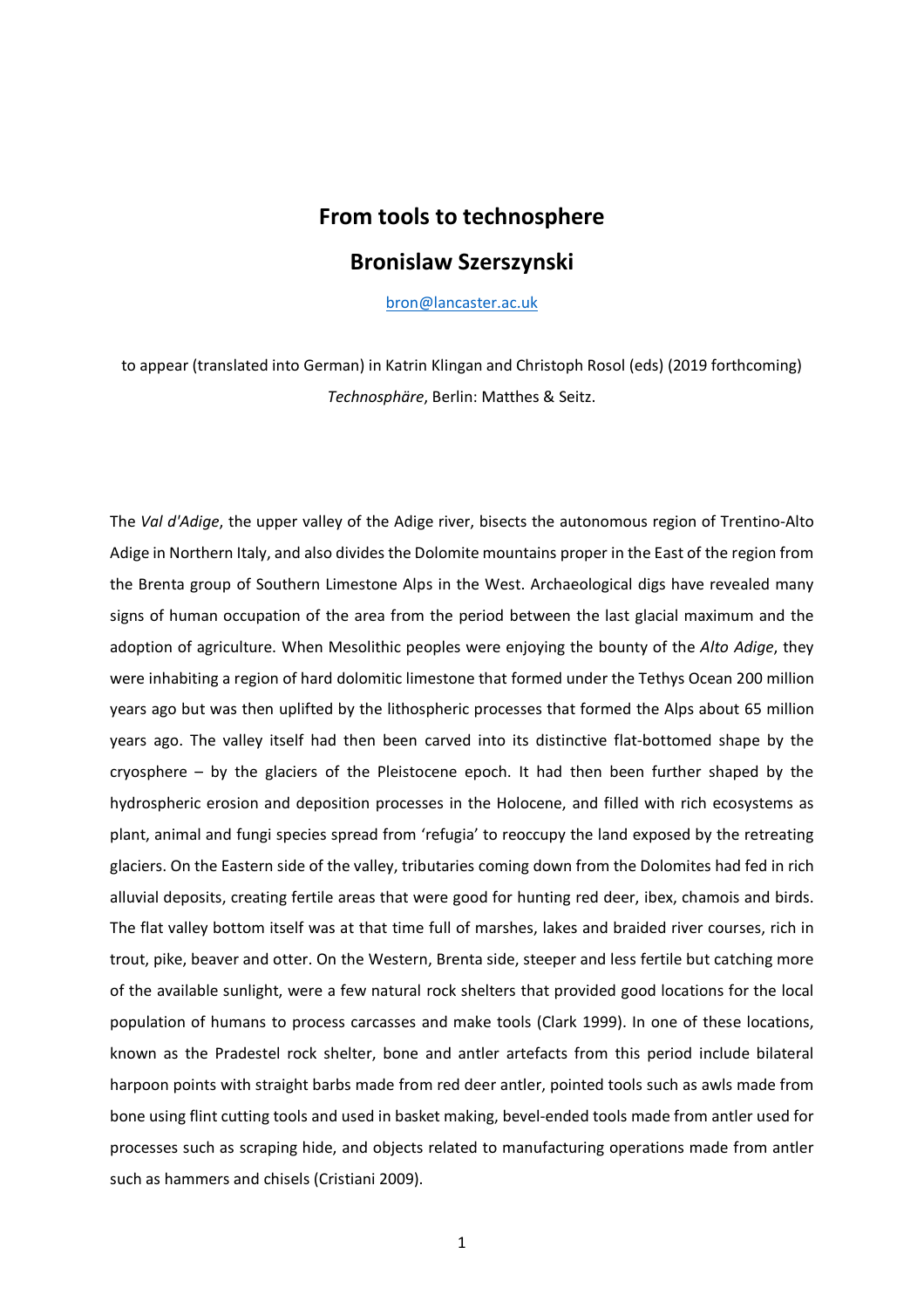In these Mesolithic remains there are little signs of the pottery and ground stone tools that would become characteristic of the Neolithic, let alone the polished stone axes that would enable large-scale forest clearances, or the timber-framed 'long houses' in which settled farming communities were to live. And these is nothing particularly special about the artefacts at Pradestel, other than that they happened to be preserved, and then found and analysed by contemporary archaeologists. Nevertheless, they give us a good sense of how the Mesolithic peoples of Europe had adapted and developed their hunter-gatherer lifestyle, forged in Pleistocene glaciations, to the warmer, more fertile conditions of the Holocene, not least through the development of a wide range of new, specialised tools.

However, impressive as these tools are when compared with the earlier general-purpose stone tools of the Palaeolithic, it would have seemed implausible to imagine that out of objects such as these a whole new subsystem of the Earth could come into being, a distinct 'sphere' comparable in significance to the lithosphere, hydrosphere, cryosphere and biosphere that had been such powerful actors in the creation and shaping of the valley up till then. But such is the claim of writers such as Carsten Herrmann-Pillath (2013) and Peter Haff (2014b), who independently suggested that the Earth is developing a new major subsystem, the 'technosphere'. For Haff and Herrmann-Pillath, the technosphere is comprised of all interconnected technological systems and the entities (including human beings) that are necessary for their operation and survival, and is exhibiting its own endogenous dynamic, above and beyond the intentions of the humans that are involved with it. Surely, compared with the ancient and powerful spheres that shaped the Alto Adige, a handful of artefacts wielded by a small population of hominins are too weak and too weakly coherent a form of matter to engender a new major active subsystem of the Earth?

But if we were to carry out a comparable exercise with the precursor-entities of the biosphere in the Archean aeon of the early Earth, we might have come to a similar conclusion. Imagine a group of individual, free-living microorganisms living about four billion years ago in a hydrothermal vent or volcanic pool, perhaps gaining their metabolic energy from volcanic heat and the oxidation of sulphides, slowly exhausting the nutrients around them. These entities would also look like implausible candidates for the progenitors of a new major subsystem or 'sphere' of the Earth. Yet we know that two billion years later living things were establishing a global ecosystem that would come to shape the operation of the other Earth systems in hugely consequential ways (Lenton and Watson 2011). So maybe we should not dismiss too readily the idea that human artefacts like those discovered in Pradestel could trigger an event of planetary scale. But what does it take to establish a sphere of the Earth from such unpromising, heterogeneous materials?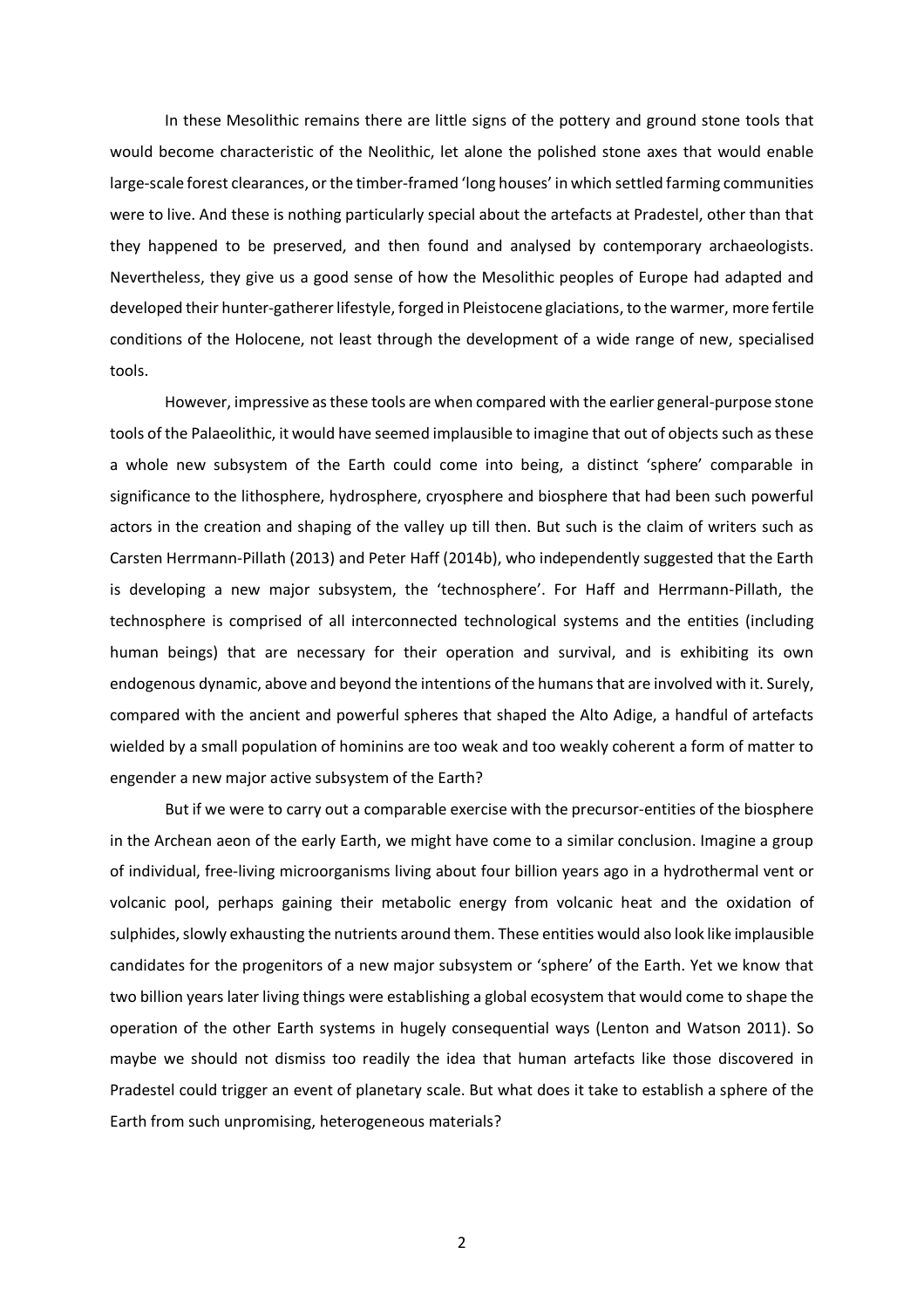#### **How to make a sphere**

All major subsystems or active 'spheres' of the Earth can be understood as thermodynamic, autopoietic entities. They are *thermodynamic* in that they are far-from equilibrium systems that follow the thermodynamic laws governing the availability of energy to do work (Kleidon 2016). The famous second law states that over time closed systems will approach thermodynamic equilibrium, a state in which entropy or disorder is at a maximum and available energy at a minimum. However, planetary subsystems are dissipative systems – that is, open systems that exchange energy and/or matter with their environment, and do so in a way that results in them adopting a stable dynamic state far from equilibrium, thus maintaining their amounts of internal order and free energy. Such systems also follow the Maximum Entropy Production Principle (MEPP), developed by Jaynes and Dewar, which says that will over time they will tend to adopt those states (from the range of states available to them) that maximise the production of the total combined entropy or disorder in the system and its environment – but in so doing will themselves become even more ordered (Dewar 2005; Prigogine and Glansdorff 1971). Thus river valleys, like that of the Adige and its tributaries, organise themselves into fractal complex fractal networks that drain in optimal ways (Rodríguez-Iturbe and Rinaldo 1997).

But planetary spheres are also *autopoietic* ('self-making') entities – that is, they continuously regenerate the network of relations that produce them, specify their own boundaries in the processes of self-production, and are operationally closed, or self-referential, which means that they do not have 'inputs' or 'outputs', since exogenous events are 'experienced' by the system in the terms of its own operation (Maturana and Varela 1980). In fact it would be more precise to say that, over time, planets can become able to establish spheres that are autopoietically more complex. The emergence of autopoiesis is usually seen as a once-and-for-all change; a system is seen as either allopoietic (where the product and that which produces it are separate entities) or autopoietic (self-making), with no gradations between. However, I want to argue that the operational closure and self-reference that is seen as a distinguishing feature of biological and social systems can also be seen as prefigured in nonbiological planetary systems. This insight can help us place planetary spheres in the deep time of planetary evolution.

In order for a planetary sphere to establish itself, it needs at least one gradient and one gratuity. By a 'gradient' I mean a difference in the magnitude of a property such as temperature, density, height (and thus gravitational potential energy) or chemical concentration at different points in space. Such a gradient can enable a sphere to come into being, by helping its constituent parts to gather themselves. It can also help to power its motion, especially if it is a constantly renewed gradient like that provided by solar radiation. It can also help the sphere to organise and complexify itself over time. By a 'gratuity' I mean a form of arbitrariness that can sometimes open up in a dynamic process, thereby creating a new space of freedom that can be explored and occupied by the system. An example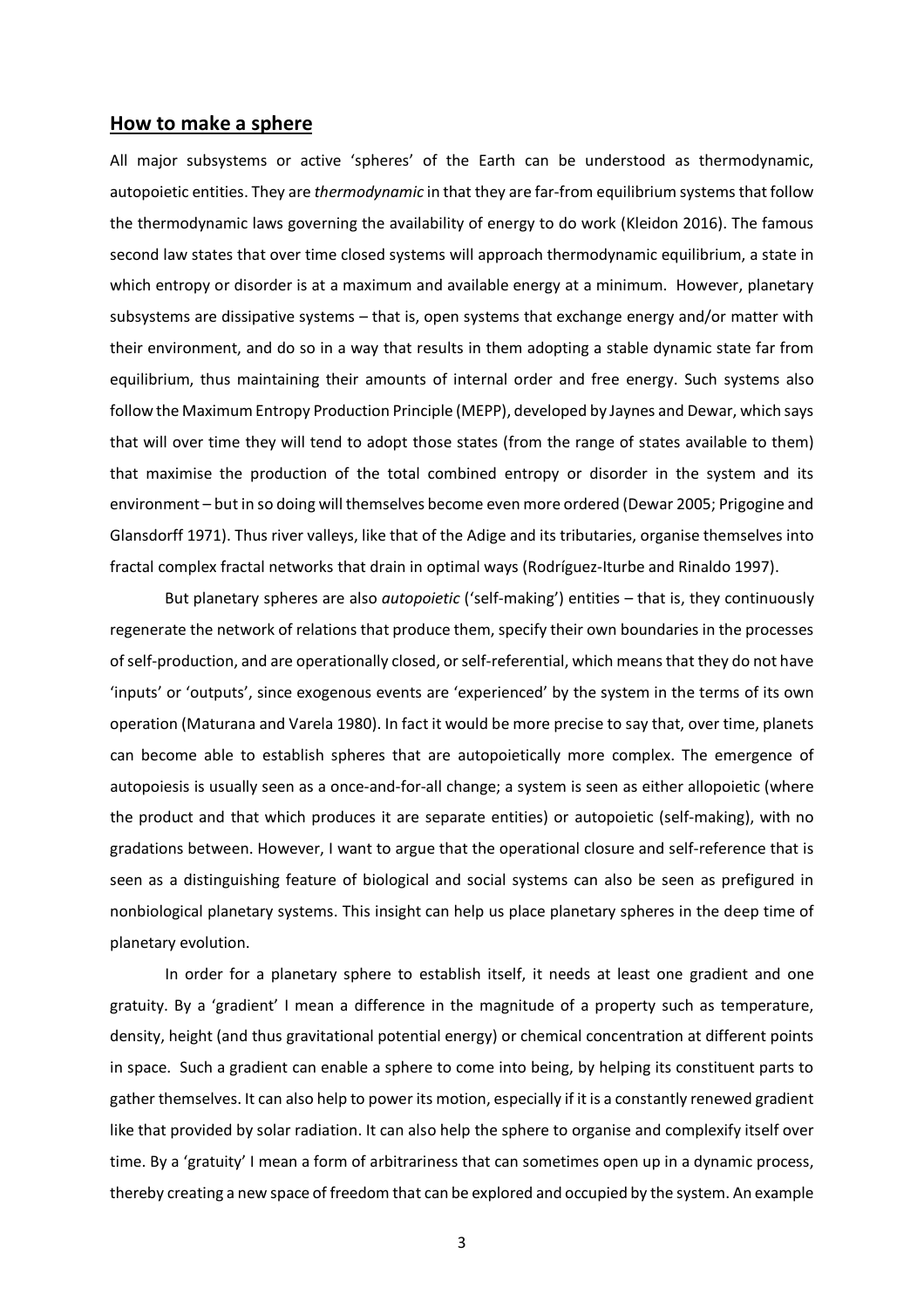of such a gratuity is the arbitrary relation between chemical and physical function opened up by the genetic code, that created the vast possibility space to be explored by biological evolution (Monod 1972). We can roughly distinguish two roles of gratuities in the emergence and development of planetary subsystems. The first is the emergence of an operational boundary, that defines inside and outside, through a specific mode of existence or set of operational codes. The second role is that of facilitating the progressive establishment of a space of possibility to explore and inhabit – and one that is capable of establishing a self-reinforcing dynamic to allow the new system to persist and grow.

Some spheres – like the lithosphere, hydrosphere and atmosphere – are likely to establish themselves widely on many planets, and early on in their development. This is because here, thermodynamic processes dominate, and the first kind of gratuity is generated directly by the operation of these processes. These 'early-planetary spheres' emerge through what Terrence Deacon (2006) calls 'first-order emergence', in which global properties are all produced bottom-up from the interaction of individual parts as they seek thermodynamic equilibrium and thus destroy the gradient that created them. Such spheres are produced by the very gravitational processes through which planets form, as the diverse chemical elements making up the nascent planetary body find their 'hydrostatic' level in the forming spherical body of the planet, and adopt different phase states (solid, liquid, gas, mineral type) according to the ambient temperature and pressure of that part of the planet. The relative gratuity, spatial boundedness and operational closure of these spheres are emergent properties of the different physics of solids, liquid and gases, and the way that thermodynamics and chemical affinity limit fluxes across the surfaces. Such spheres become relatively closed in a material sense, but they are not self-referential, properly autopoietic – operationally they are unable to decomplexify their causal relations with their environment, so that causal influences such as heat and kinetic energy are simply passed between them.

But planets thus differentiated, and then kept far from equilibrium by incoming solar radiation and leaking heat from the inner core – and particularly those that are able to generate and keep fluid spheres – may become what Frank et al. (2017) call Class II planets. Such planets, driven by the continually renewed applied gradient, exhibit geochemical cycling, in which the cycles perform thermodynamic work on each other, pushing each other further from equilibrium and maintaining the gradients that power them (Kleidon 2016), so that both the spheres themselves, and the interactions between them, become more complex. This is Deacon's 'second-order emergence', in which a more complex, 'recurrent' causal architecture means that large-scale structures serve to shape and amplify lower-level processes.

For example, the Earth's hydrosphere is not simply a continuous, hydrostatically equilibrated stratum of liquid on the Earth, but an active system that is far from gravitational, thermal and chemical equilibrium. This is the case in the Val d'Adige, where the convecting mantle has driven up the Alps,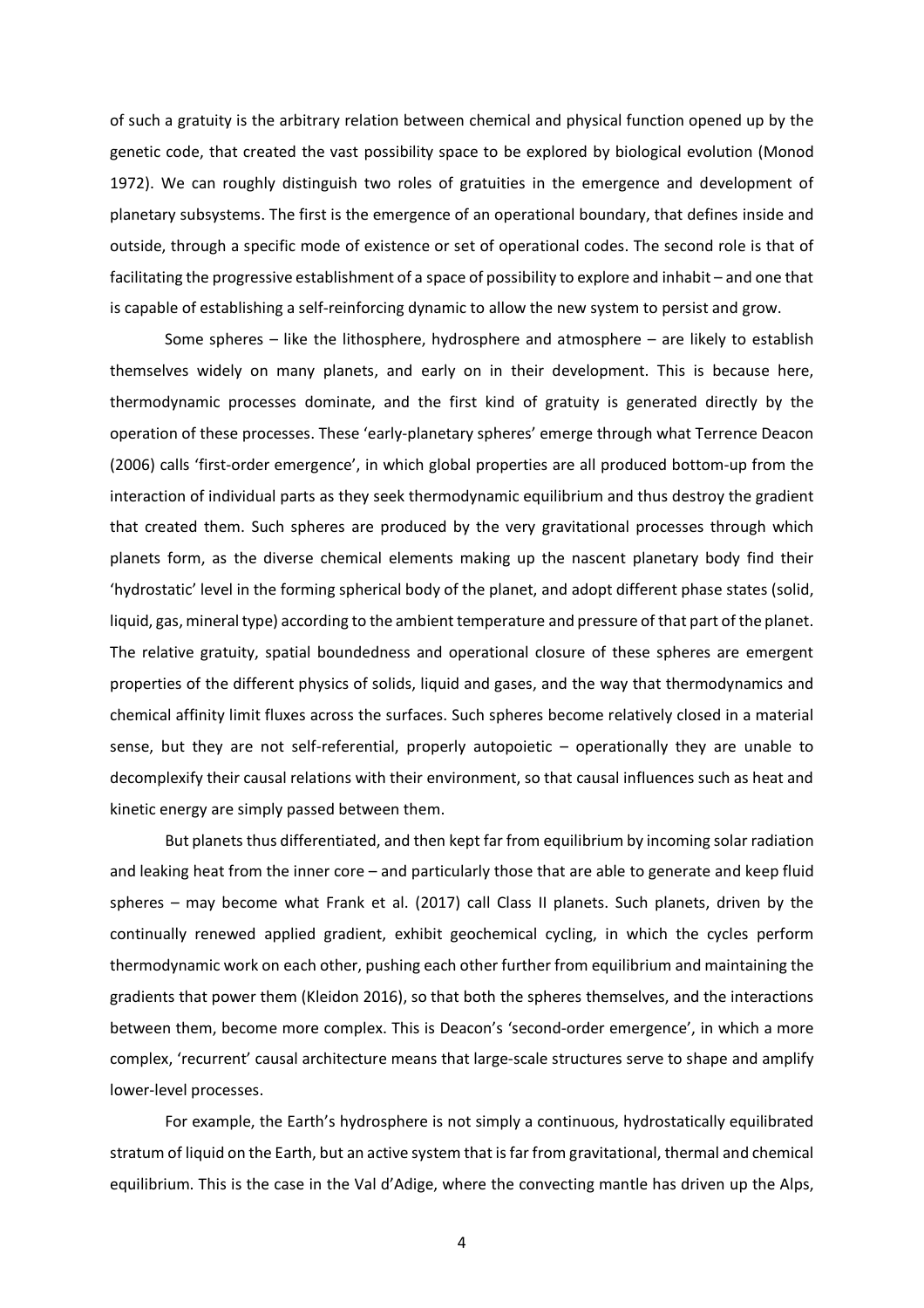creating the altitude gradient between the source and mouth of the Adige, and where the atmospheric motion driven by the temperature gradient between different parts of the spherical Earth produces the precipitation that keeps the Adige and its tributaries flowing. The Earth's hydrosphere also exhibits self-organised criticality (Bak 1996), and is relatively 'self-referential' in that it has its own distinctive elements and operations which exhibit a degree of autopoiesis. Its internal operations are thus *perturbed*, rather than simply causally affected, by its lithospheric and atmospheric environment, so that it is thus able to become more complex than its environment. Through processes such as erosion, solution and deposition it organises its interactions with the lithosphere, creating a more ordered environment for the flowing water (Rinaldo et al. 1993).

However, given time, planets may also generate one or more *new kinds* of planetary subsystems that are more contingent in their form and that achieve relative autonomy in a more active way. Such 'late-planetary spheres' exhibit the kind of self-making that the concept of autopoiesis was initially meant to specify, the ontological mode of existence exhibited by living things. This is Deacon's 'third-order emergence', fully autopoietic, in which memory systems produce more complex causal loops, which allow new forms of structure and behaviour to be maintained and reproduced across time and space. This autopoiesis is crucial to the binding together of the Earth's biosphere, made up of diverse kinds of materials and phase states, which can disperse and intermingle with other spheres without the biosphere losing its own kind of closedness. But this strongly autopoietic, third-order emergence is also characteristic of the technosphere, to which we must now turn.

## **From tools to technosphere**

Applying the concept of autopoiesis to the technosphere might seem perverse. The discussion of autopoiesis usually uses machines as an example to define autopoiesis *against*: human-made machines are seen as allopoietic, since they do not create their own components or needs, or define their boundaries or operations (Maturana and Varela 1980: 79; see also Luhmann 2013: 66-8). This may well be true of individual tools and machines – however, when we look at the technosphere *as a whole system*, this looks much more like a candidate for being autopoietic.

The technosphere as we are beginning to understand it shares many features with the biosphere; in the case of the biosphere and the technosphere, where their constituent entities are and what they are made of seem to be less important than the processes of autopoiesis and operational closure that bind them into the system. The Earth's biosphere and technosphere, I want to suggest, are examples of the kind of autopoietic planetary subsystems that, depending on conditions, can establish themselves in the later stages of planetary evolution. But how could the kinds of artefacts discovered in the Mesolithic strata of the Pradestel rock shelter start to open up such a subsystem? To answer this question, we would need to map the meshwork of gratuities that *created* the new sphere's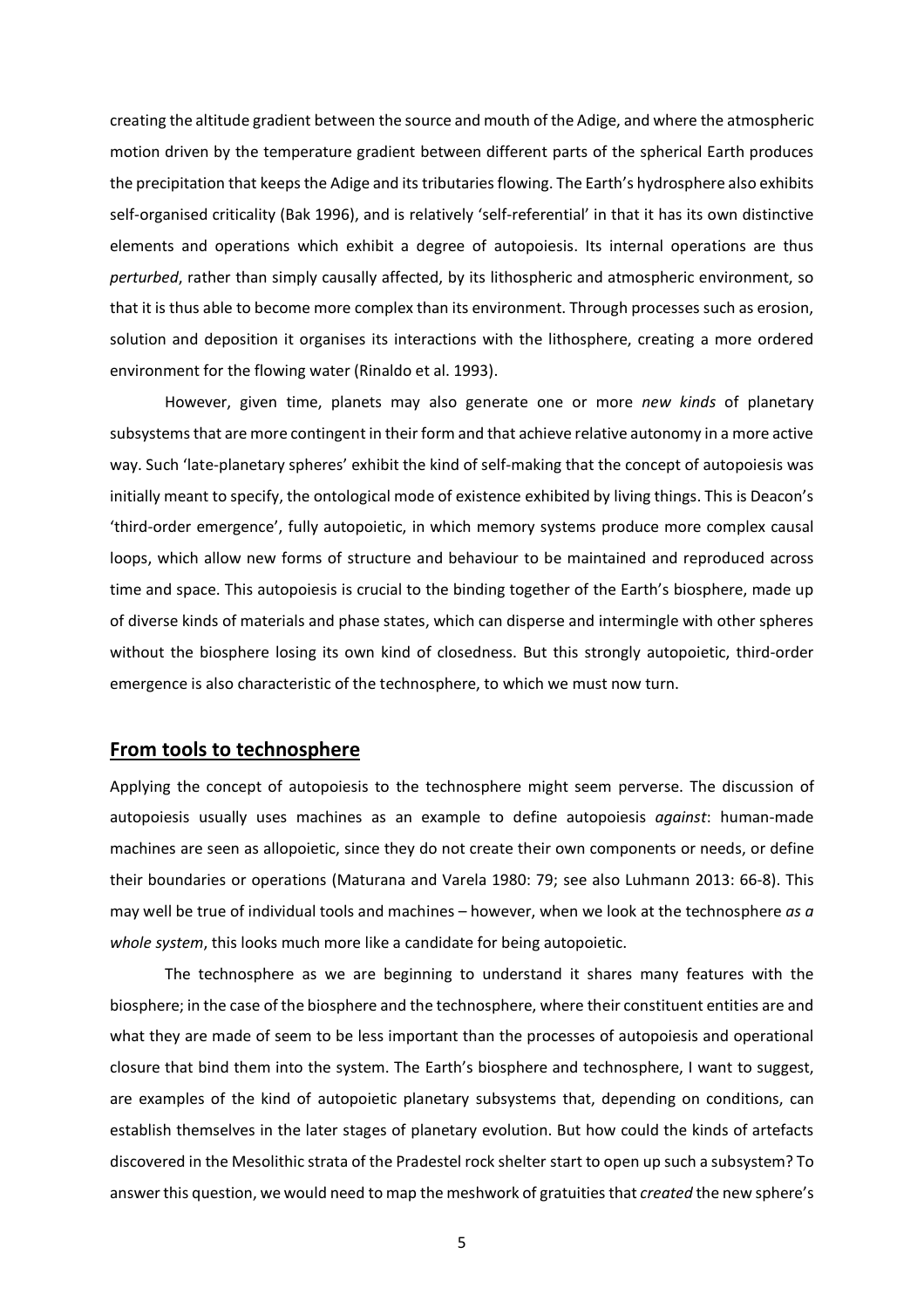relative autonomy, that *constituted* its possibility space of innovation and action, and that *conditions* its evolution and its future prospects. Here I can only sketch the outlines of this meshwork.

The first kind of gratuity needed for a planetary sphere is one that establishes a specific mode of existence: one that involves a set of operational codes that defines the inside and outside of the system, and thus inaugurates an operational boundary. Peter Haff (2014a) has identified the two key emergent rules determining the behaviour of the technosphere as the 'rule of performance' and the 'rule of provision', which in effect regulate the responsibilities of all individual entities caught up in the technosphere and the wider system respectively. But when it comes to individual technical artefacts and how they are able to establish a separate sphere, we can perhaps be more specific. Tools and machines lack an innate *telos*, incapable of orienting their activity to an inherent goal, and require goals to be imposed on them from outside (Mitcham 1990); this is at the same time their weakness and their strength, which makes them *available for use*. Technological objects operate largely with the binary code of 'work/'fail' (Reichel 2011), but this code itself also has two dimensions: 'working' and 'function' (Sigaut 1985: 437). *Working* is more 'internal' and concerns the way that a technology harnesses physical effects or principles, such as those involved in electric motors; *function* concerns the 'external' role that the tool or machine performs in a wider action sequence or social or technical system. Early human technologies, like those of other tool-using animals, largely served to extend the individual powers of the body as arranged across its various organs and limbs – arms, fists, fingers, eyes, ears (McLuhan 1964). The 'clades' or lineages of early technologies – spears, bowls, needles and so on – were determined by the bodily form of the animals that made and wielded them. Tools are in effect bodily organs, limbs or powers that have been externalised, so can be picked up by others – another crucial aspect of their constitutive gratuity, which also further subjects them to the 'work/fail' code.

Then, for a nascent sphere to grow and become more elaborate, it needs gratuities that will enable the progressive establishment of a space of possibility to explore and inhabit, and a selfreinforcing dynamic that will allow the new autopoietic dissipative system to persist and grow. In the case of the Earth's technosphere this has involved a specific set of technical innovations that have shaped its *de facto* composition. Mapping these gratuities properly would be a project in itself, and I can only gesture here in what I think are productive directions. Many of these gratuities have involved what are known as 'general purpose technologies' (Bresnahan and Trajtenberg 1995), which offered new interconvertibilities between motion, energy and (increasingly) information. For example, *mechanics*involves the use of devices such as levers, screws, chains and belts, cogs, sails and keelsthat turn the energy of motion in new directions; *hydroengineering* converts the gravitational potential energy of rain on high land into mechanical work; and the *steam engine* and other heat engines convert heat gradients into mechanical motion. The importance of key twentieth-century innovations has been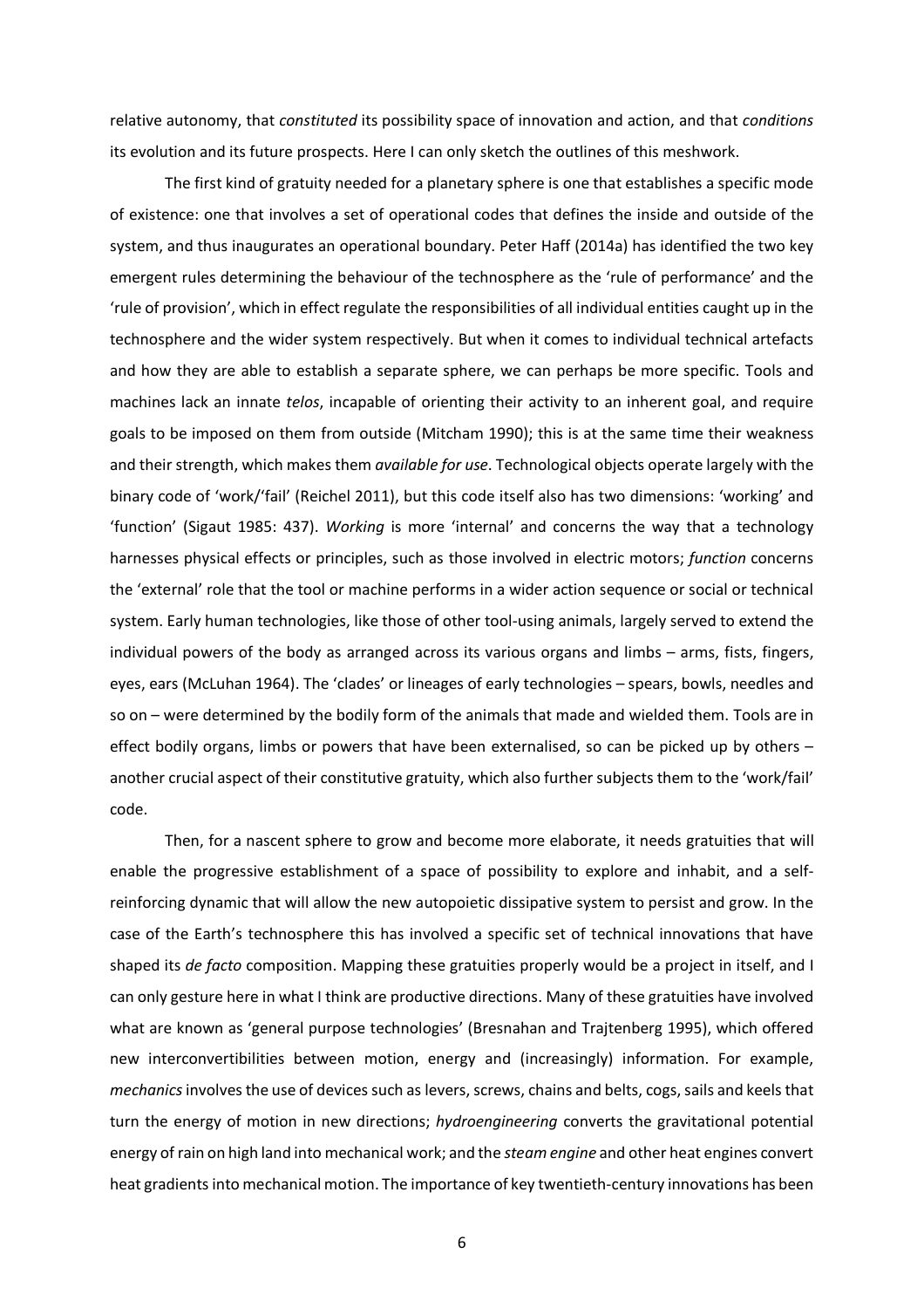largely grounded in their ability to further extend interconvertibility, for example *electricity***,**  convertible into motion, heat, light and so on (Smil 2006), and *digital technologies*, from weaving to computers, which can transpose information between potentially any substrate or process. Finally, other very different forms of gratuity have been crucial for the dynamism and spatial reach of the technosphere: forms of *general-purpose money* that can serve as a medium of exchange, store of value and means of deferring payment across potentially unlimited spheres of human activity (Hornborg 2016), and processes of *product standardisation* that have enabled the more rapid spread of artefacts and expanded their use value (Busch 2011).

The technosphere, constituted by this meshwork of gratuities, and powered by flows of matter and energy down gradients from source to sink (Garrett 2014), seems to be constituting itself as a networked global entity that is demonstrating further emergent dynamics at the global level. Technoeconomic history has been lumpy, with transitions between different prime movers and spatial organisation (Perez 2002; Smil 2010); however, as the work of Andrew Jarvis and others shows, global primary energy use has stayed close to an exponential curve for at least a century and a half (Jarvis et al. 2015). Energy use has also exhibited long- and short-term waves which seem to be the result of the system searching for ways to stay on track; economies seem to be developing to keep energy use growing, rather than the other way round (Jarvis 2018). As the technosphere has grown, falling efficiency due to longer path lengths has also been compensated for by the innovation and diffusion of new technologies, dematerialisation, and increased end-use efficiencies, at rates which seem to be regulated by the overall system dynamics (Jarvis et al. 2015). The technosphere shows all the signs of having constituted itself as an autopoietic system that defines its own boundary and reproduces its own operational code.

#### **Conclusion**

When the people of the Mesolithic roamed the Alto Adige they were inhabiting an area that had been created and transformed by powerful Earth systems. But in more recent times, as the technosphere has slowly established itself on the Earth, the *Val d'Adige* has been shaped by very different processes, and has taken up new roles and functions. The river itself was canalised in the medieval period in order to liberate the valley floor for settlement and agriculture, especially viniculture. The Roman settlement of Tridentum, situated just a few kilometres southeast of the Pradestel rock shelter, has now become Trento, one of the wealthiest cities in Italy. The gradient provided by the uplift of the Alps is still important in the dynamics of the region: the flow of the river is still used for irrigation, and now for hydro-electric power. But the valley is now also connected to and shaped by more distant gradients.

A key gradient powering the technosphere is the chemical gradient between subterranean fossil fuel deposits and the Earth's surface. Powered largely by the chemical potential energy residing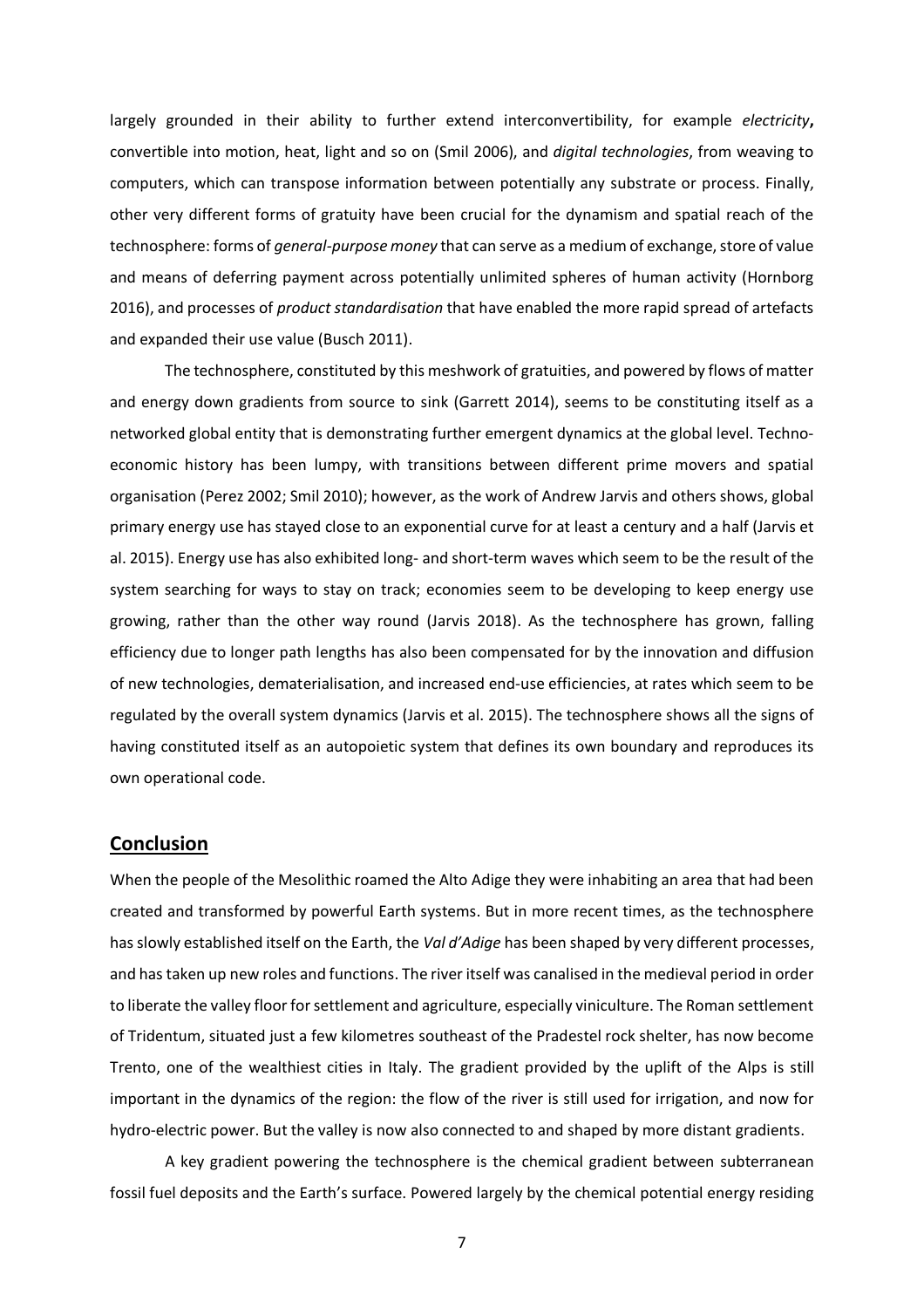in this gradient, the technosphere is growing and interlinking in ways that follow patterns of optimal space-filling familiar, from other, non-human resource acquisition and distribution networks (Jarvis et al. 2015). Because of this, combined with the constraints provided by the dolomitic limestone mountains that surround it, the *Val d'Adige* has long been important as the main transport route between Italy and Austria. The Adige drainage basin is bounded on the north by the watershed that separates it from the Danube basin, and the Adige itself and its tributary the Eisack or Isarco both have their sources near important mountain passes on that watershed – the Reschen and Brenner passes respectively. In the mid-nineteenth century the Austro-Hungarian Empire, that then included Northeast Italy as far as Venice, decided for economic and geopolitical reasons that it needed faster and safer transport links with its territories south of the Alps, and built the 'Brenner railway', the first railway line to cross the Alps. Starting at Verona, this line goes north along the *Val d'Adige*, through Trento up to Bolzano, from where it follows the tributary the Eisack up to its source near the Brenner Pass, and onwards to Austria and Innsbruck. Today the A22 trunk road follows a similar route along the Adige and Eisack valleys, connecting Italy with Austria.

Like the appearance of the earliest forms of reproducing life, perhaps made up of a mixture of autocatalytic molecules bounded by lipid membranes, the appearance of the earliest human tools seems an extraordinary and low-probability achievement, given what we know about the laws governing material self-organisation. What seems perhaps even more extraordinary is the trajectory leading forward in time from these two moments of ontogenesis, whereby these two fragile and unpromising forms of organised matter each came to spawn a whole subsystem of the Earth. However, such is the nature of autopoiesis that it is the first two stories – the chains of causation leading *up* to the first manifestations of life and of human consciousness and technicity respectively – that continue to elude human comprehension. The stories leading *forward* from those two events in Earth history seem more amenable to systematic understanding. In the century and a half since Darwin's *Origin of Species*(1859) we have learnt much about the emergent dynamics of the biosphere; in the case of the technosphere – let alone the wider possibility space of late-planetary spheres of which these two probably represent only two of many possible examples – the work is only just beginning.

## **Acknowledgements**

Many thanks to Bruce Clarke, Sebastien Dutreuil, Carsten Herrmann-Pillath, Andrew Jarvis, Axel Kleidon, Wendy Wheeler and the editors for very helpful comments on earlier drafts of this chapter. I am grateful to Lancaster University's Institute for Social Futures for funding the workshop *Technosphere: technology, agency and the future of the Earth*, 12 November 2018, at which this paper was discussed.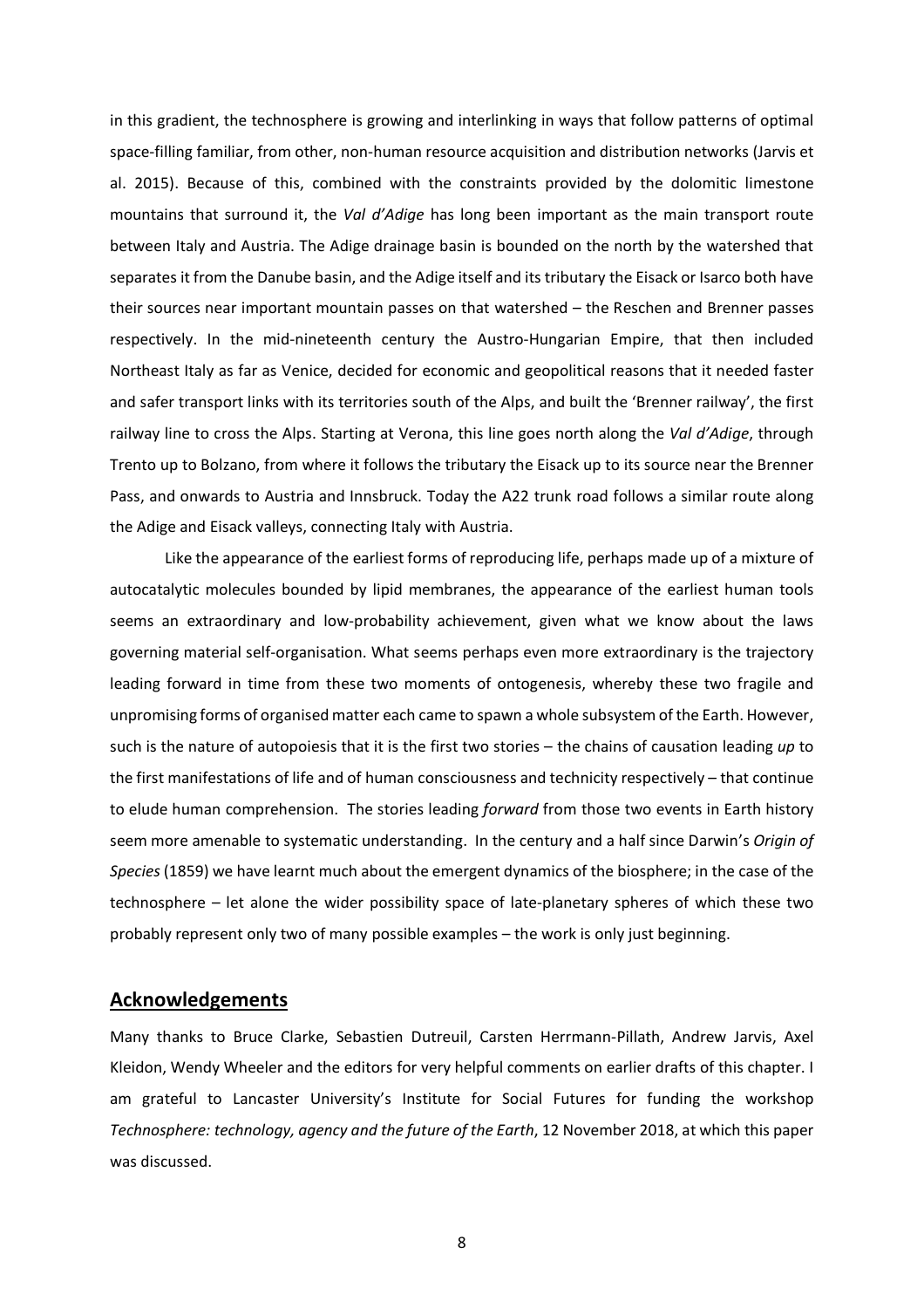# **References**

- Bak, Per (1996) *How Nature Works: The Science of Self-Organized Criticality*, New York: Copernicus.
- Bresnahan, Timothy F. and M. Trajtenberg (1995) 'General purpose technologies 'Engines of growth'?,' *Journal of Econometrics*, 65(1), pp. 83-108.
- Busch, Lawrence (2011) *Standards: Recipes for Reality*, Cambridge, MA: MIT Press.
- Clark, Royston Helm (1999) *The Mesolithic hunters of the Trentino: a case study in hunter-gatherer settlement and subsistence*, PhD thesis, Department of Archaeology, University of Southampton.
- Cristiani, Emanuela (2009) 'Osseous artefacts from the Mesolithic levels of Pradestel rockshelter, (north-eastern Italy): a morphological and techno-functional analysis,' *Preistoria Alpina*, 44, pp. 181-205.
- Darwin, Charles (1859) *On the Origin of Species by Means of Natural Selection, or the Preservation of Favoured Races in the Struggle for Life*, London: John Murray.
- Deacon, Terrence W. (2006) 'Emergence: the hole at the wheel's hub,' in *The Re-Emergence of Emergence: The Emergentist Hypothesis from Science to Religion*, ed. Philip Clayton and Paul Davies, Oxford: Oxford University Press, pp. 111-50.
- Dewar, Roderick C. (2005) 'Maximum entropy production and nonequilibrium statistical mechanics,' in *Non-Equilibrium Thermodynamics and the Production of Entropy: Life, Earth, and Beyond*, ed. A. Kleidon and Ralph Lorenz, Berlin: Springer, pp. 41-55.
- Frank, Adam, Axel Kleidon and Marina Alberti (2017) 'Earth as a hybrid planet: the Anthropocene in an evolutionary astrobiological context,' *Anthropocene*, 19(Supplement C), pp. 13-21.
- Garrett, Timothy J. (2014) 'Long-run evolution of the global economy: 1. Physical basis,' *Earth's Future*, 2(3), pp. 127-51.
- Haff, Peter K. (2014a) 'Humans and technology in the Anthropocene: six rules,' *The Anthropocene Review*, 1(2), pp. 126-36.
- Haff, Peter K. (2014b) 'Technology as a geological phenomenon: implications for human well-being,' in *A stratigraphical basis for the Anthropocene?* , Vol. 301–309, ed. Colin N Waters, Jan A Zalasiewicz, Mark; Williams, Michael A Ellis, and Andrea M Snelling, London: Geological Society of London.
- Herrmann-Pillath, Carsten (2013) *Foundations of Economic Evolution: A Treatise on the Natural Philosophy of Economics*, Cheltenham: Edward Elgar.
- Hornborg, Alf (2016) *Global Magic: Technologies of Appropriation from Ancient Rome to Wall Street*, New York: Palgrave Macmillan.
- Jarvis, A. J., S. J. Jarvis and C. N. Hewitt (2015) 'Resource acquisition, distribution and end-use efficiencies and the growth of industrial society,' *Earth System Dynamics*, 6(2), pp. 689-702.
- Jarvis, Andrew (2018) 'Energy returns and the long-run growth of global industrial society,' *Ecological Economics*, 146, pp. 722-9.
- Kleidon, Axel (2016) *Thermodynamic Foundations of the Earth System*, Cambridge: Cambridge University Press.
- Lenton, Timothy M. and Andrew J. Watson (2011) *Revolutions that Made the Earth*, Oxford: Oxford University Press.
- Luhmann, Niklas (2013) *Introduction to Systems Theory*, tr. Peter Gilgen, Cambridge: Polity.
- Maturana, Humberto R. and Francisco J. Varela (1980) *Autopoiesis and Cognition: The Realization of the Living*, Dordrecht: D. Reidel Publishing Company.
- McLuhan, Marshall (1964) *Understanding Media: The Extensions of Man*, London: Routledge and Kegan Paul.
- Mitcham, Carl (1990) 'Three ways of being-with technology,' in *From Artifact to Habitat: Studies in the Critical Engagement of Technology*, Bethlehem, PA: Lehigh University Press, pp. 31–59.
- Monod, Jacques (1972) *Chance and Necessity: An Essay on the Natural Philosophy of Modern Biology*, London: William Collins Sons & Co.
- Perez, Carlota (2002) *Technological Revolutions and Financial Capital: The Dynamics of Bubbles and Golden Ages*, Cheltenham: Edward Elgar.